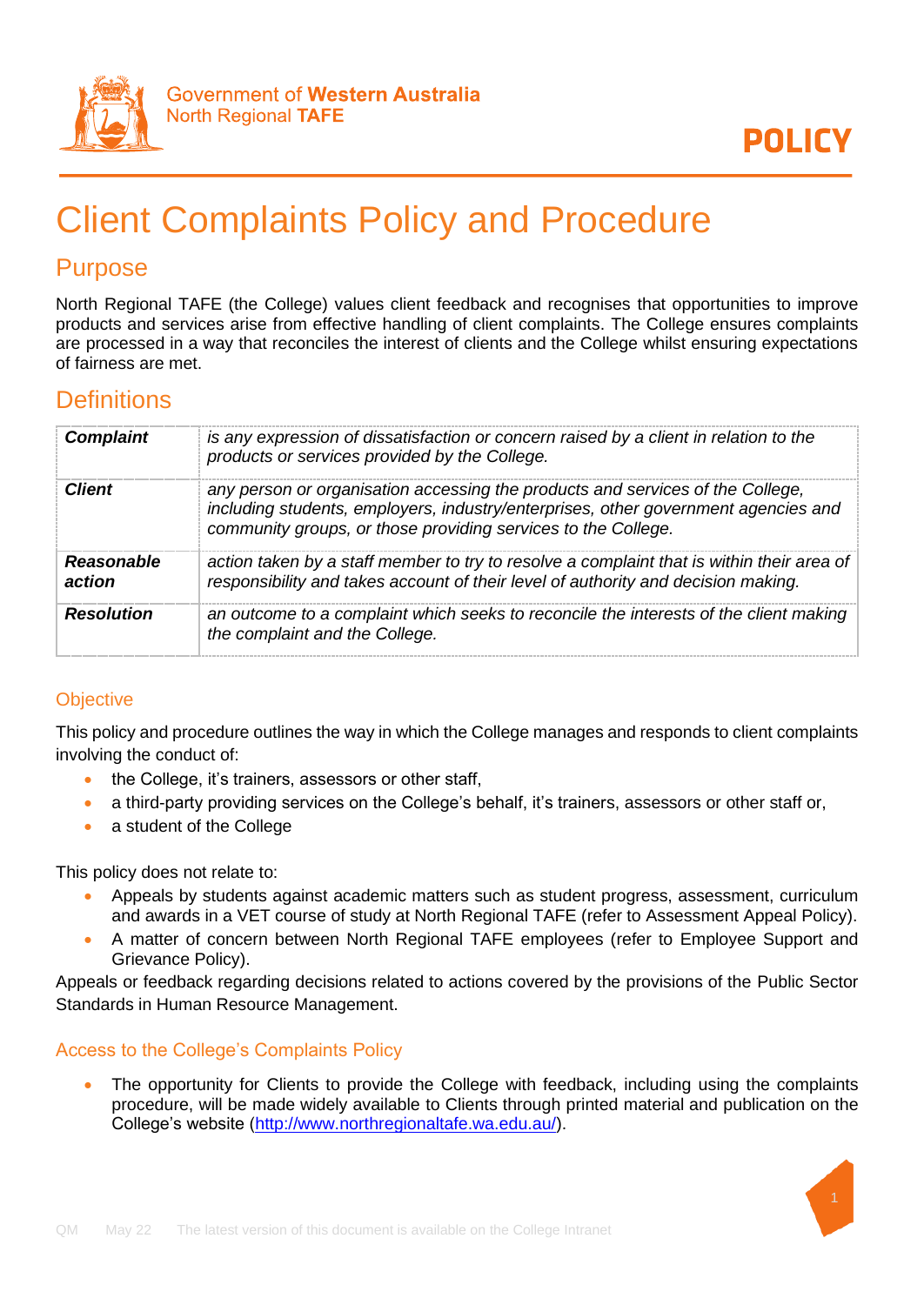

• Where Clients have special needs, every reasonable effort will be made to provide additional information if requested, and to make the complaint lodgement procedure in a format that is suitable.

#### Principles of natural justice and procedural fairness

- Complaints will be handled fairly, recognising the rights of both the Client making the complaint and the College, or the section/division of the College, or person against whom the complaint is being made. All parties concerned will be treated with courtesy and appropriate confidentiality will be maintained.
- At all stages of the process, the complainant and/or respondent has the right to be represented by a third person (such as a family member, friend, counsellor or other professional support person).
- The College will be transparent and accountable in relation to Client complaints by informing stakeholders about feedback received and actions taken to improve products and services resulting from analysis of feedback.
- The complainant is to be informed of their right to be able to apply to an external body if unsatisfied with the outcome of the formal complaint process (eg Australian Mediation Association or Ombudsman).
- The College agrees to be bound by any recommendations arising from the review by an external agent. The Managing Director will ensure that any recommendations made are implemented within 30 days of receipt of the report from the external agent.

#### Complaints are addressed in a timely manner

- In the interest of providing the most effective and timely address of Client concerns and complaints, complaints should be dealt with as close to the source as possible and involve the people most directly concerned.
- The College will respond to complaints in a timely manner and ensure the complainant is kept informed of progress in the resolution of the complaint and of any undue delay.
- Where a complaint is made anonymously this will be regarded as feedback and rated into the College's continuous improvement processes where appropriate.

#### Responsibility for application of this Policy

- Managers are responsible for the training of staff in the application of this policy and implementation and adherence of the policy. The College will ensure appropriate training for staff involved in the complaint management process. The College's policies and procedures are mapped through the staff induction program.
- Where a complaint represents a significant or strategic risk, the Manager Student Support Services will immediately bring this to the attention of the Managing Director or an appropriate member of Executive Management Team (EMT).
- Where necessary the Managing Director will have the final determination in the outcome of a complaint.

#### Data collection and recordkeeping

• The College will collect data and maintain records of complaints received and their outcomes. These will be analysed by EMT at least twice yearly to identify systemic issues that can be addressed through continuous improvement.

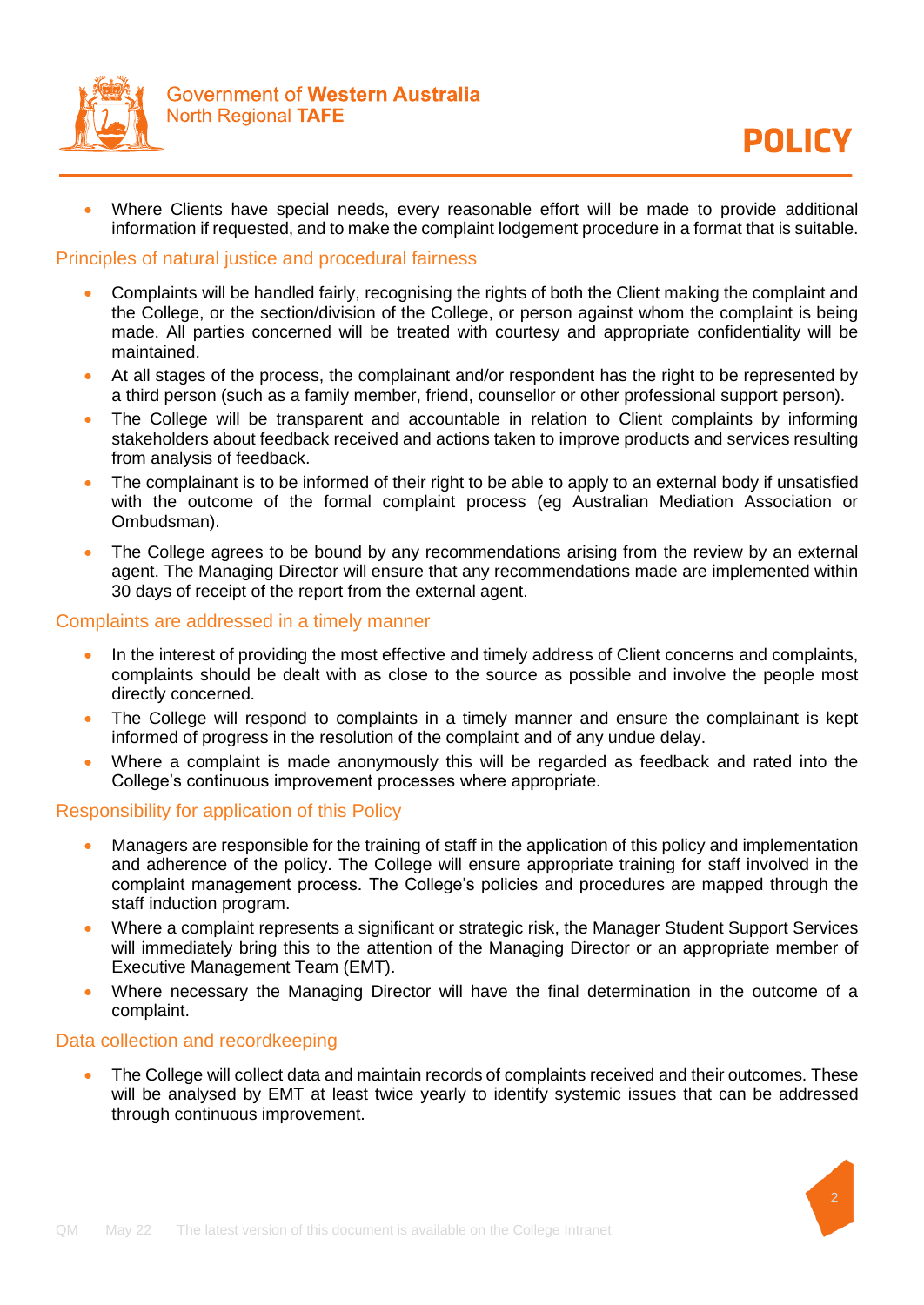

**POLICY** 

• All documentation relating to Client complaints will be forwarded to the Manager Student Support Services to be recorded in accordance with the College's electronic records management system and policy.

## **Procedures**

A Client may withdraw a complaint at any point in the procedure.

#### Informal Complaint

- The first level of the complaint procedure is informal where a Client may approach a member of staff to discuss a concern or make a complaint. This does not need to be in writing, and it is anticipated that most complaints can be resolved at this level.
- A Client may approach any College staff member to discuss a concern or make a complaint. The staff member has a responsibility to take prompt and reasonable action to try to resolve the complaint. If necessary, the staff member may ask for assistance from or refer the Client to an appropriate officer, for example their supervisor or relevant Director.
- Where the Client lodging the complaint is under the age of 18, the staff member is to inform the Client that their parents will be notified and asked to be involved in resolution of the complaint, unless the informal complaint is of a trivial nature, easily addressed and it is not practicable under the circumstances to contact parents.
- The staff member should record the details of the complaint, the Client involved and any actions taken to resolve the complaint. The details can be recorded in an informal way, e.g. in a diary or as a file note, however appropriate confidentiality must be maintained.
- An informal response will generally be given verbally to the Client within **ten working days** from when it was received. The Client should be informed that a formal procedure is also available to them if they are unsatisfied with the outcome of the informal process.
- The staff member involved is to provide details of the complaint to Manager Student Support Services by the most appropriate means. This should be done ensuring appropriate confidentiality is maintained and as soon as is reasonable to ensure data regarding complaints is recorded and shared with the Manager/Director of the area as necessary.
- If the complaint has not been resolved to a satisfactory level through this informal process, the Manager Student Support Services is to forward the complaint to the relevant area for investigation and recommendation. The complaint then becomes a formal complaint.

## Formal Complaint

Once it has been established that the complaint could not be resolved through the informal process the complaint is made formally in writing and must contain at least the following details:

- Client's name and contact details.
- A description of the complaint, including where, when and who was involved.
- A description of the steps already taken to try to resolve the complaint.
- An indication of the Client's desired outcome.
- In the interests of making the procedure as accessible as possible, Clients may use any format listed on the College website Feedback page.

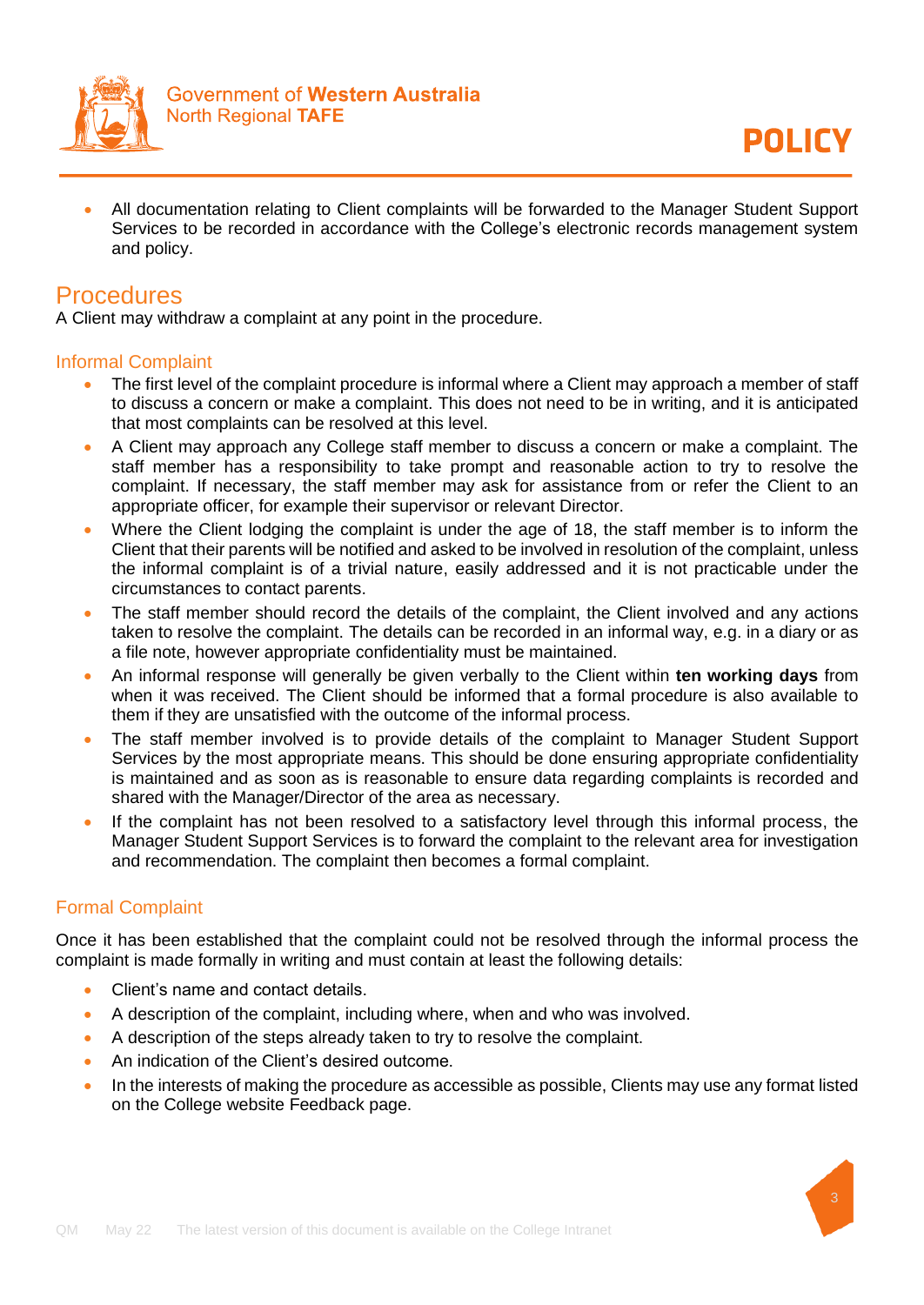

- Staff will provide assistance to Clients in putting their complaint in writing if this is requested. Staff may record a formal complaint over the phone into an email for actioning as a formal complaint. Clients may also ask a friend/colleague or fellow student to assist them in lodging a complaint.
- Where the Client lodging the complaint is under the age of 18 the staff member is to inform the Client that their parents will be notified and asked to be involved in resolution of the complaint. Any staff member may take receipt of a written complaint. All written complaints should be forwarded immediately to the Manager Student Support Services who will scan and register the complaint on the relevant electronic records file and then forward to the appropriate Director or Manager for resolving. Details of the complaint are recorded and tracked through the complaints register.
- The Manager Student Support Services Quality will issue a written acknowledgement to the Client's supplied email address advising that the complaint has been received and lodged as a formal complaint as per this policy. Also included is the expected outcome resolution date, and the name of the nominated staff member who will be contacting them.
- The nominated staff member, will liaise with the Client and relevant staff to ensure the complaint is resolved. Where the complaint involves allegations against a College staff member, the Director will inform the Manager Human Resources. Where necessary, the Managing Director will be consulted and have the final determination in the outcome of a complaint.
- The Client making the complaint will have the opportunity to formally present their case. This can be in writing or verbally and may involve clarification of the initial complaint.
- Upon completion of the investigation, the area Director or Manager will provide the Client with a response in writing, informing them of the outcome of the complaint and the reasons for any decisions.
- The Client will normally be provided with a written response within **30 working days** from when the formal complaint was received. The Director or nominated staff member should keep the Client informed of the progress of the complaint resolution or if there are any delays in the resolution process.
- Where the College considers more than 60 calendar days is required to process and finalise the complaint, the College will:
	- $\degree$  inform the Client in writing, including the reasons why more than 60 calendar days is required; and
	- regularly update the Client on the progress of the matter.

The written response will include the outcome of the complaint, reasons for the decision, any changes which have resulted from the complaint, an apology where appropriate, and information about the option to have the complaint reviewed by an external agency, such as the Ombudsman and will provide the contact details as follows:

If you feel the College has not resolved your complaint and wish to pursue this matter further you may refer the complaint to the Ombudsman Western Australia:

In person: Level 2, Albert Facey House 469 Wellington Street **PERTH WA 6000**<br>Phone: 08 922 08 9220 7555 Freecall: 1800 117 000 (free from landlines) Fax: 08 9220 7500 Email: [mail@ombudsman.wa.gov.au](mailto:mail@ombudsman.wa.gov.au)

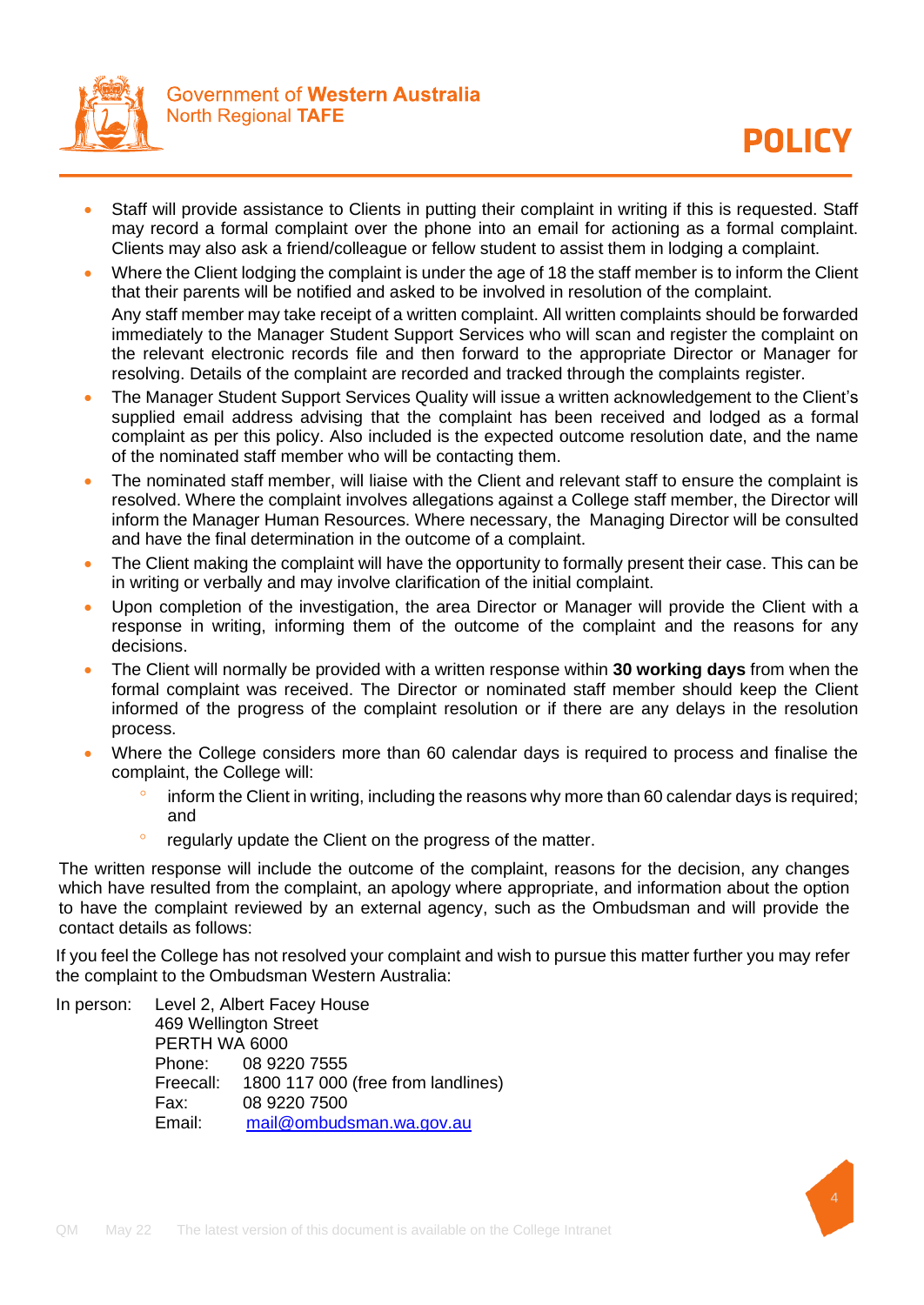



Postal: PO Box Z5386 St Georges Terrace PERTH WA 6831 Further information can be obtained by visiting: [www.ombudsman.wa.gov.au](http://www.ombudsman.wa.gov.au/)

- If the recommended actions involve discipline of staff the Manager Human Resources is to be consulted.
- All relevant information regarding the complaint is to be made available to all parties to assist in the resolution process. However, appropriate confidentiality must be maintained.
- Once the complaint has been finalised all documentation, including any replies, meeting notes and file notes are to be forwarded to the Manager Student Support Services for recording and registering on the College's records management system.

## References

[Disability Discrimination Act 1992](https://www.legislation.gov.au/Details/C2018C00125)

[WA Equal Opportunity Act 1984](https://www.legislation.wa.gov.au/legislation/statutes.nsf/main_mrtitle_305_homepage.html)

[WA Public Sector Codeof Ethics](https://publicsector.wa.gov.au/sites/default/files/wam-filerepo-docs/code_of_ethics_08.pdf)

[Human Rights and Equal Opportunity Commission Act 1986](https://www.legislation.gov.au/Details/C2019C00030)

[Racial Discrimination Act 1975 R](https://www.legislation.gov.au/Details/C2016C00089)acial Discrimination Act 1975

[Sex Discrimination Act 1984](https://www.legislation.gov.au/Details/C2018C00499)

[Sex Discrimination Amendment \(Sexual Orientation, Gender Identity and Intersex Status\) Act](https://www.legislation.gov.au/Details/C2013A00098) [2013](https://www.legislation.gov.au/Details/C2013A00098) Occupational Safety and Health Act 1984 National Complaints Code

[Vocational Education and Training Act 1996](https://www.legislation.wa.gov.au/legislation/statutes.nsf/main_mrtitle_1030_homepage.html)

[Higher Education Support Act 2003](https://www.legislation.gov.au/Details/C2020C00078) [Standards for RTOs 2015](https://www.legislation.gov.au/Details/F2019C00503)